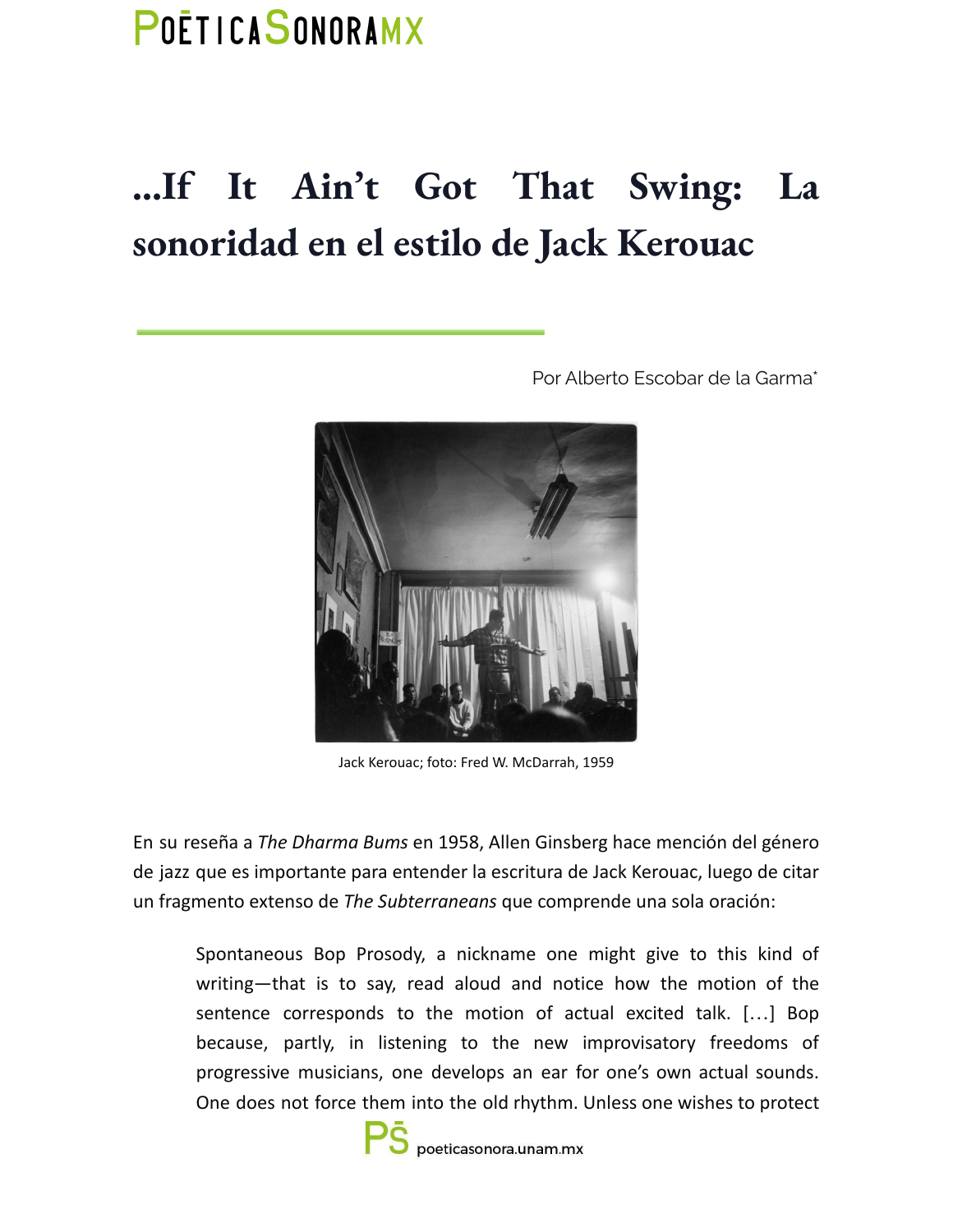one's old emotions by falsifying the new ones and making them fit the forms of the old. $^1$ 

A pesar de que Ginsberg hace mención explícita al *bebop*, no establece un análisis convincente ni profundo sobre qué tanto permea el jazz en la obra de Kerouac, lo cual se ha convertido en una constante a lo largo de las décadas: se sabe que la parte musical es importante para la *spontaneous prose*pero no se ha profundizado lo suficiente.

Es interesante, no obstante, que Ginsberg sí hace hincapié en que esta aproximación permite al autor escribir de manera más fidedigna, verdadera, al refrendar el mito sobre cómo la improvisación enaltece y se basa en la expresión de lo real al no tener que experimentar con la censura o limitaciones que un filtro racional supondría. Este prejuicio es influyente en las nociones básicas que se han manejado desde la literatura respecto al jazz, viéndolo como un género musical donde la intuición y el *feeling* del intérprete no dependen, supuestamente, de estructuras preconcebidas; y es éste el mismo pensamiento endémico con el que una y otra vez, para bien y para mal, se evoca a la hora de mencionar el estilo literario de Kerouac.Si bien otros escritores vinculados con la Generación Beat también hicieron énfasis en cómo el jazz tuvo una trascendencia decisiva en su obra (por ejemplo, Robert Creeley: "I am more influenced by Charley Parker, in my acts, than by any other man, living or dead…. Bird makes Ez[ra Pound] look like a school-boy, in point of rhythms"<sup>2</sup>), a Kerouac se le relaciona con este género gracias a que, por un lado, hay menciones explícitas sobre el jazz en varios de sus libros, pero también debido a la propia referencialidad que el autor delineó a la hora de hablar sobre su manera de escribir:

<sup>1</sup> "The *Dharma Bums* Review", en Allen GINSBERG, *Deliberate Prose. Selected Essays 1952 – 1995*, pp- 346-7.

<sup>2</sup> Robert Creeley en una carta a Charles Olson, citada por Michael HREBENIAK, *Action Writing. Jack Kerouac's Wild Form*, p. 189. Otros autores de la *Beat Generation* con influjo del sonido del jazz, en menor o mayor grado, son el propio Ginsberg, Diane di Prima, Leroi Jones, Ray Bremser, entre otros.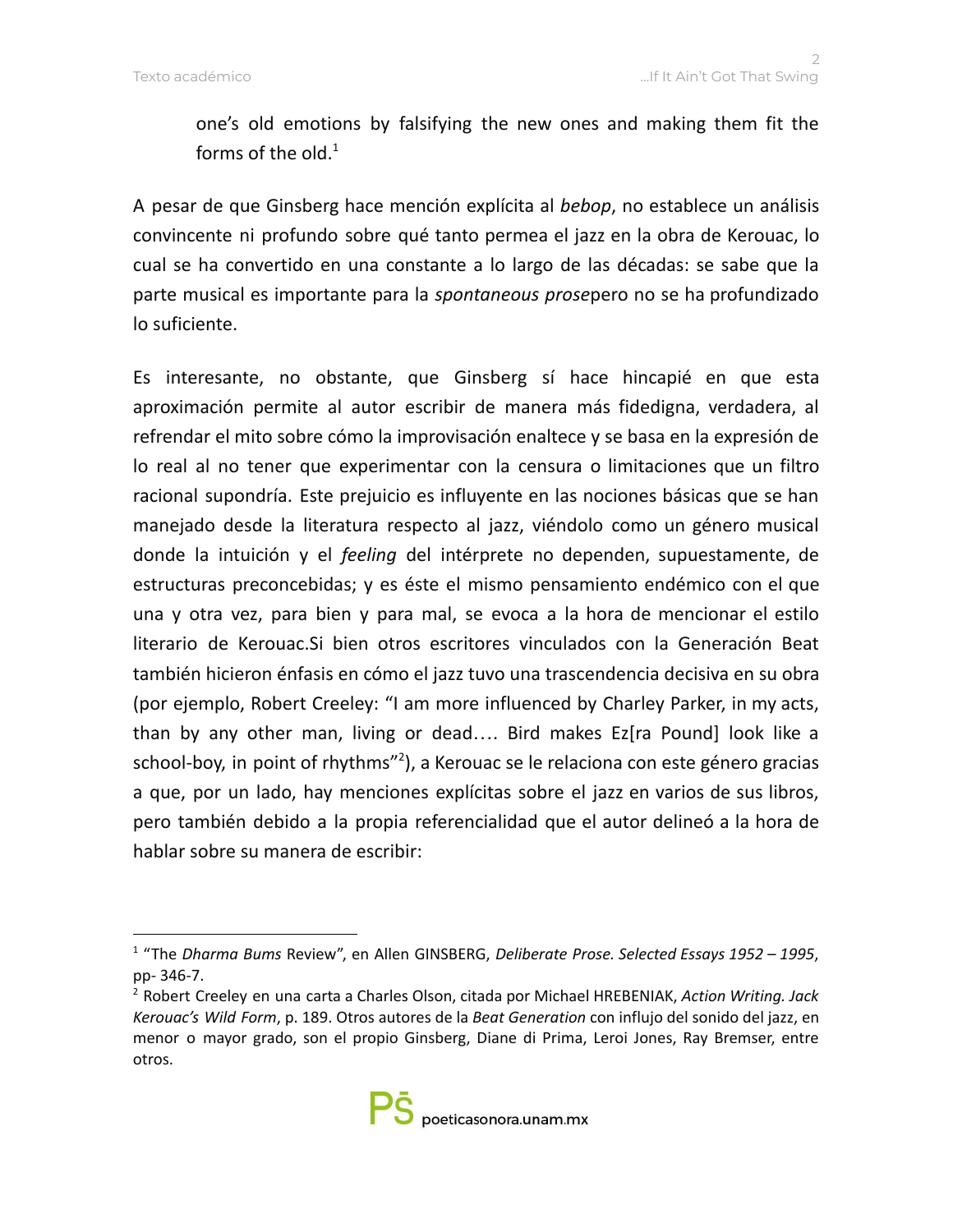Yes, jazz and bop, in the sense of a, say, a tenor man drawing a breath and blowing a phrase on his saxophone, till he runs out of breath, and when he does, his sentence, his statement's been made … That's how I therefore separate my sentences, as breath separations of the mind … I formulated the theory of breath as measure, in prose and verse, never mind what Olson, Charles Olson says, I formulated that theory in 1953 at the request of Burroughs and Ginsberg. Then there's the raciness and freedom and humor of jazz instead of all that dreary analysis and things like "James entered the room, and lit a cigarette. He thought Jane might have thought this too vague a gesture  $\ldots$ " You know the stuff.<sup>3</sup>

Vale la pena apuntar aquí que la mención de Charles Olson que hace Kerouac en esta cita resulta interesante por varios factores. Para empezar, es prueba de que el autor de *The Dharma Bums* estaba al tanto de las ideas poéticas generadas desde las trincheras vanguardistas del Black Mountain College, en donde Olson fungió como profesor y rector en la década de los cincuenta del siglo pasado. Kerouac menciona a Olson debido al concepto que éste propuso en su texto "PROJECTIVE VERSE" donde argumenta, entre otras cosas, que gracias a poetas como William Carlos Williams, Ezra Pound y E.E. Cummings, se debe capitalizar la parte sonora de los poemas que está impresa en las páginas de manera consciente para recrear un aliento, una respiración que moldea una cadencia:

If I hammer, if I recall in, and keep calling in, the breath, the breathing as distinguished from the hearing, it is for cause, it is to insist upon a part that breath plays in verse which has not (due, I think, to the smothering of the power of the line by too set a concept of foot) has not been sufficiently observed or practiced, but which has to be if verse is to advance to its proper force and place in the day, now, and ahead. I take it that PROJECTIVE VERSE teaches, is, this lesson, that that verse will only do in which a poet

<sup>3</sup> Kerouac entrevistado por Ted Berrigan, en "The Art of Fiction No. 41", en *The Paris Review*, no. 43, verano de 1968. Edición en línea: http://www.theparisreview.org/interviews/4260/the-art-of-fiction-no-41-jack-kerouac Consultado el 13de septiembre de 2016.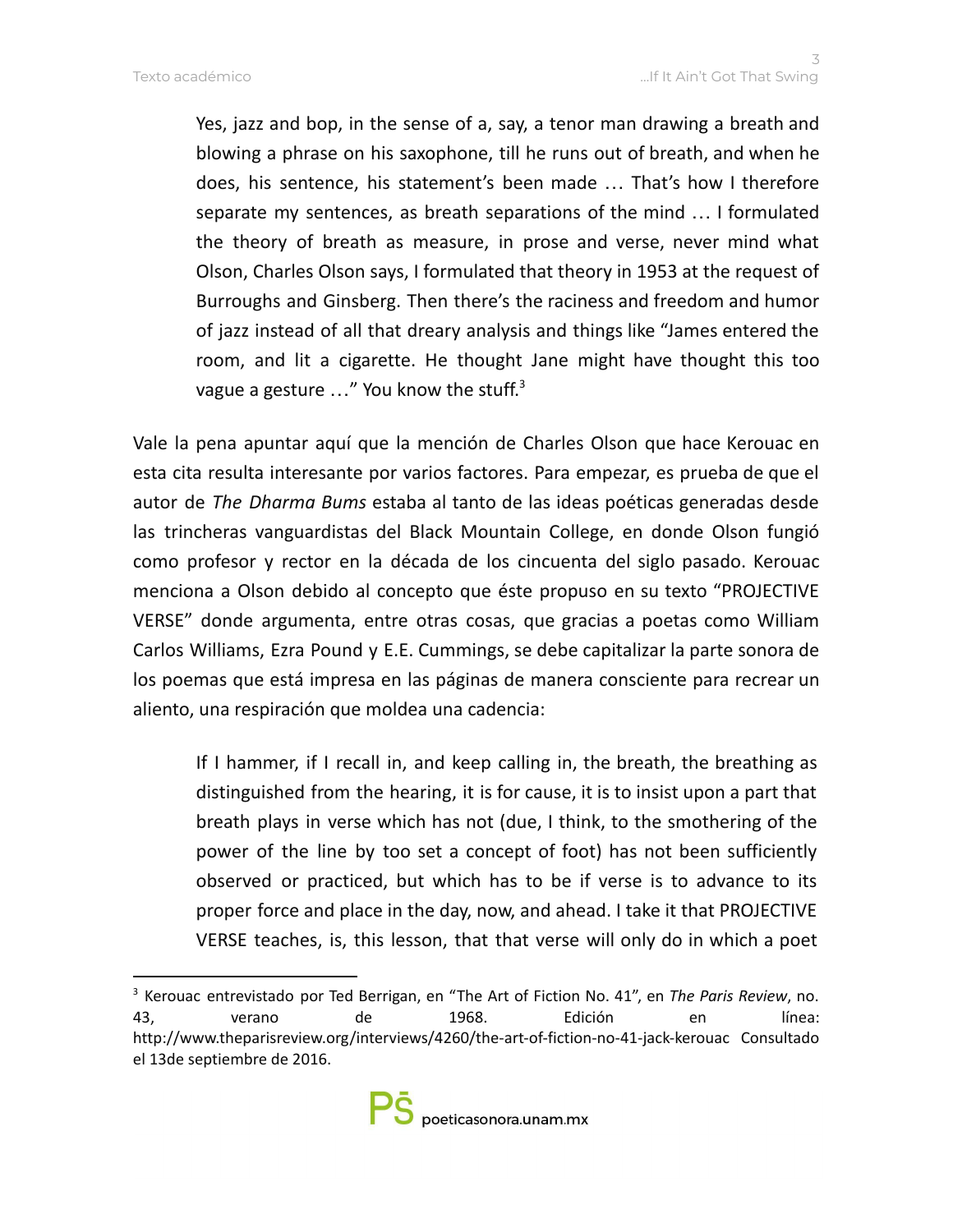manages to register both the acquisitions of his ear and the pressure of his breath. 4

La aproximación de Kerouac, no obstante, si bien hermanada con la de Olson, habla de una neumatometría, es decir, del aliento como unidad de medida, emparentada con el jazz, lo cual decanta en una construcción que connota una atmósfera, una actitud y un sonido particulares. Además, el autor de *Doctor Sax* encontraba rasgos narrativos en las líneas melódicas de los jazzistas; no es que toquen sólo sonidos desarticulados, sino que construyen sus solos para contar algo:

Like 99.9% of our American poets [Allen Ginsberg] doesnt [sic] understand breath and phrasing in jazz improvisation within the set bars of a chorus, he thinks jazz is just a "sound" and to the ear of a jazzman also just a sound. [...] To the jazzman breath-measure is the natural suspiration of a simple story-line musical or otherwise, the stress of telling, of drawing thy breath in pain to tell the story all within the disciplinary structure of the "tune," the harmonic line with its delimited bars and bridges repeating one strict chorus after another. In spontaneous prose or poetry there is the same logical rule, it has to be observed right on the dot in the fire ordeal of time passing by once and forever or hold your tongue, just like jazz or a hundred yard dust or a great oration. 5

Vemos entonces que, para Kerouac, la relación con el jazz no es lejana puesto que ahí también, desde su perspectiva, se narra algo a través de melodías. La estructura neumatométrica y la precisión a la hora de enunciar de estos músicos son los aspectos que le permiten al escritor encontrar un paralelismo con lo que intenta hacer su prosa.

<sup>4</sup> Charles OLSON, *Human Universe and Other Essays*, p. 54. El texto es de 1951, es decir, paralelo con la formulación de Kerouac al respecto, como veremos.

<sup>&</sup>lt;sup>5</sup> Jack KEROUAC, "HISTORY OF THE THEORY OF BREATH AS A SEPARATOR OF STATEMENTS IN SPONTANEOUS WRITING vs Ginsberg and his "Notes Written On Finally Recording 'Howl'", mecanuscrito, 1962, en el Kerouac Archive, caja 12, folder 39.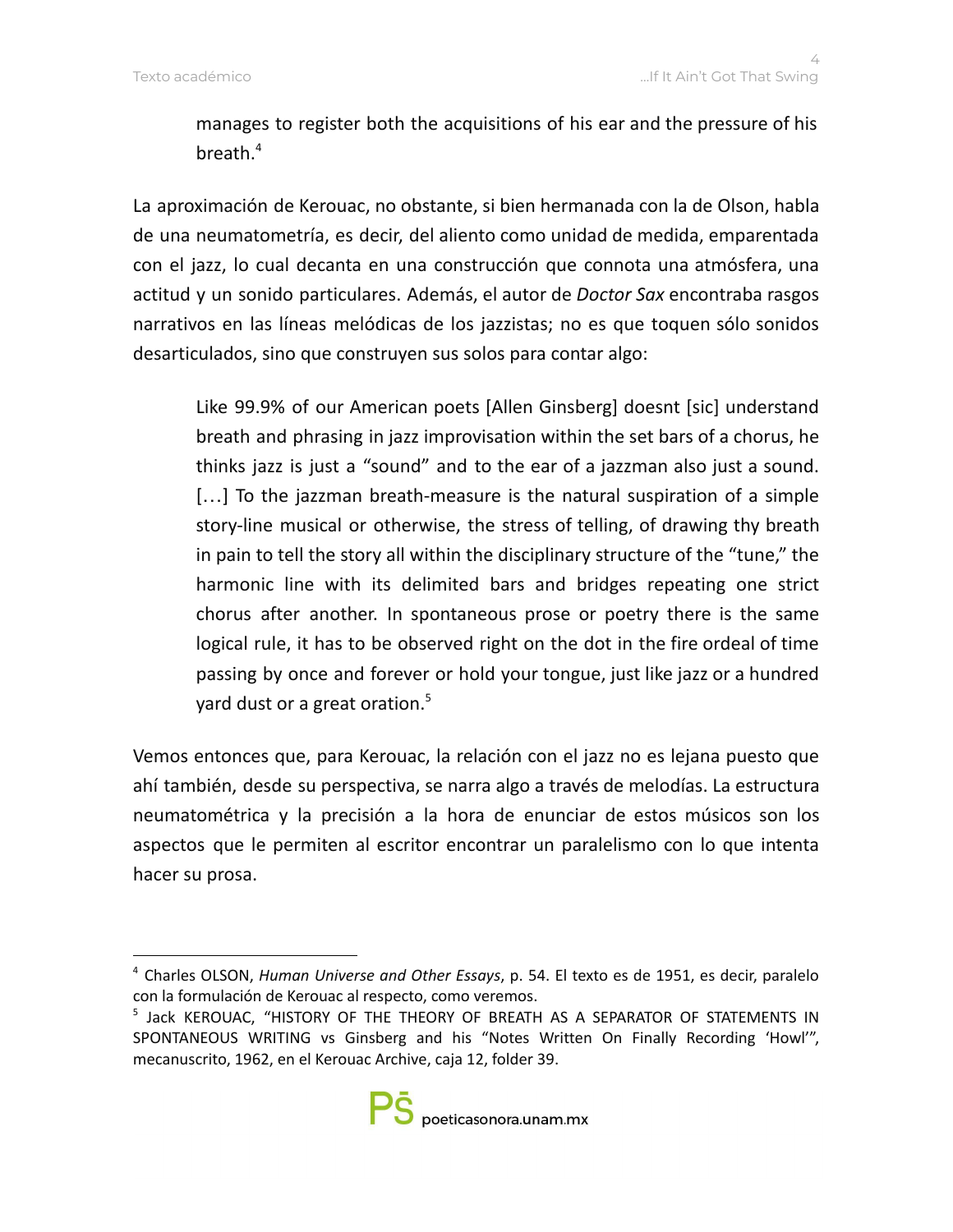En la entrevista con *The Paris Review*, Kerouac menciona que su aproximación métrica para separar oraciones con el aliento como medida fue concebida en 1953, a pesar de que hay referencias incluso un par de años antes en donde de forma deliberada menciona el influjo del jazz en su estilo: "[…] my finally-at-last found style & hope; since writing that I've come up with even greater complicated sentences & VISIONS─So from now on just call me Lee Konitz" 6 . En el caso de *The Subterraneans*, Kerouac puntualiza con énfasis que su prosa se edifica con base en nociones métricas similares a las del *bebop*para crear un efecto dinámico y ligero:

[T]his whole paragraph was written in one breath as it were, and the "Lord" at the end of it is like its period, dot, more like the sometimes "Bop" at the end of Modern Music (Jazz) and intended as a release from the extent of the phrase, the rhythmic paragraph is one phrase. I don't use periods and semicolons, just dashes, which are interior little releases, as if a saxophonist drawing breath there. The effect is good prose, don't you think?─certainly not obtuse, opaque, heavy-handed or dull. Certainly not baroque.<sup>7</sup>

El literato comienza así a usar la puntuación de manera singular para favorecer el efecto de su prosa, en especial con el empleo de los guiones, en vez de los puntos o comas, con los que rompe las oraciones para crear un patrón dictado por el aliento del mismo modo en que aprendió a usar disciplinadamente la imprecisión métrica del jazz, como se aprecia a lo largo de todo el capítulo 8 de *Big Sur*, del cual citamos sólo el inicio:

But there's moonlit fognight, the blossoms of the fire flames in the stove—There's giving and apple to the mule, the big lips taking hold—There's the bluejay drinking my canned milk by throwing his head back with a miffle of milk on his beak—There's the scratching of the raccoon or of the rat out there, at night-There's the poor little mouse eating her nightly supper in

<sup>6</sup> Kerouac a Neal Cassady en una carta del 9 de octubre de 1951, en Jack KEROUAC, *Selected Letters 1940 – 1956*, pp. 326-7. Lee Konitz es un saxofonista icónico del *bebop*, el *cool* y *avant-garde jazz.*

 $7$  Kerouac al editor Alfred Kazin, en una carta del 27 de octubre de 1954, en Jack KEROUAC, *Selected Letters 1940 – 1956*, p. 449.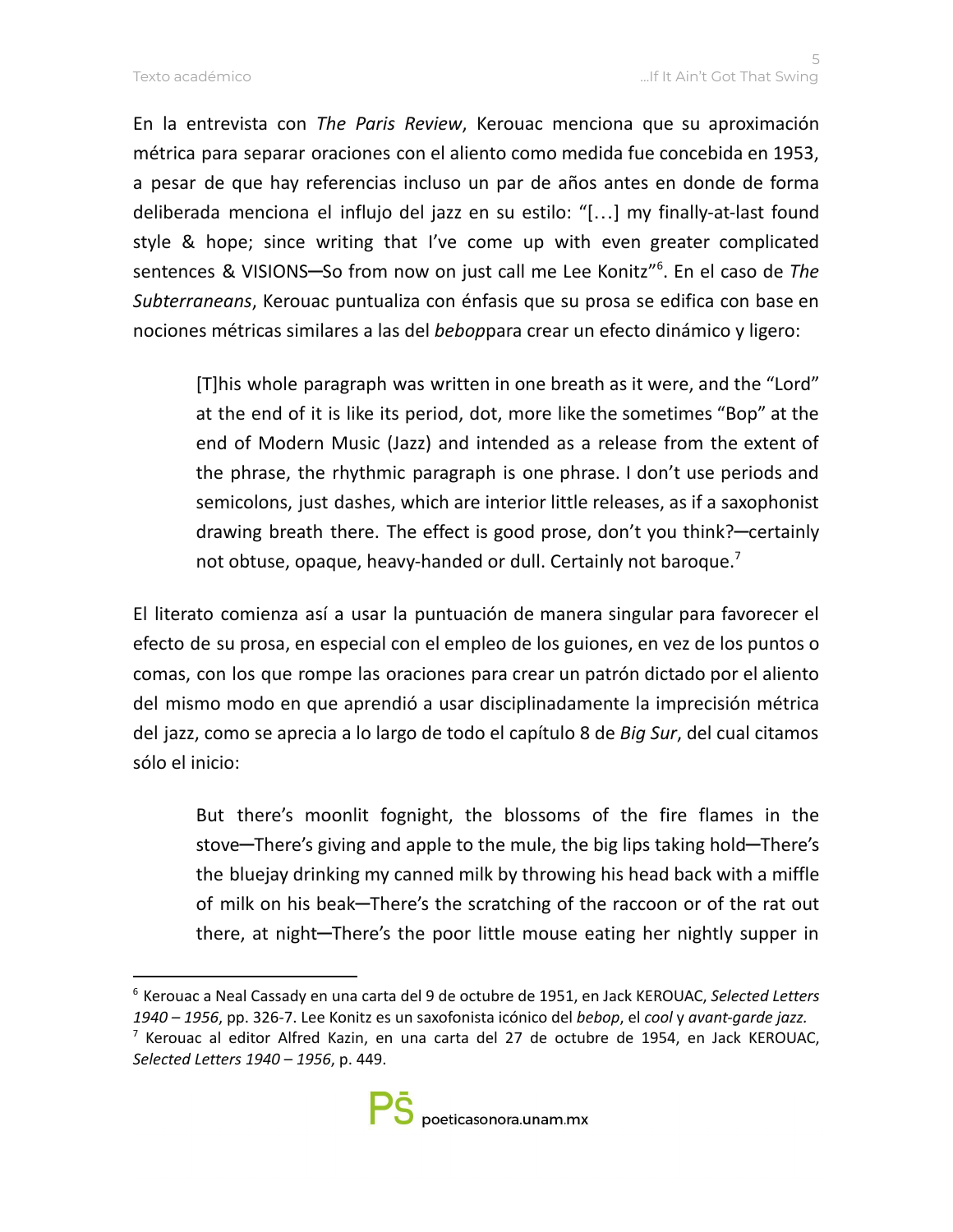the humble corner where I've put out a little delight-plate full of cheese and chocolate candy (for my days of killing mice are over)—There's the raccoon in his fog, there the man to his fireside, and both are lonesome of God $-^8$ 

El efecto de los guiones no sólo crea un patrón rítmico que se subraya con la anáfora, sino que altera también de manera visual al texto. Hay un espacio largo, horizontal, que separa y engarza el texto a la vez, de una manera distinta a la que lo haría el punto: la cadencia de las palabras remite aun de manera visual a la forma en que el jazz estructura y une melodías, a la par de que se crea una nueva división del sonido que sólo puede ocurrir si se trasgrede el uso convencional de la puntuación, lo cual es esencial para el estilo de Kerouac: "METHOD. No periods separating sentence-structures already arbitrarily riddled by false colons and timid usually needless commas—but the vigorous space dash separating rhetorical breathing (as jazz musician drawing breath between outblown phrases)." <sup>9</sup> Estos recursos resultaban atípicos en una época donde no era común encontrar en la escritura el empleo de nociones que tenían que ver con la intensidad del volumen, la duración, el tono y el empleo de la pausa del aliento, lo cual ya uno de los primeros críticos sobre los Beats había intuido en la poética del movimiento:

The primary problem of poetry is notation, through the appearance of poem on page to indicate the reality of articulation. A poem is a score […]. The Capital letters, the broken lines, the long long long lines, the shift from vernacular idiom to lofty rhetoric, these are attempts to shift from conventional idiom to actual, to increase the vocality of the verse.<sup>10</sup>

Es cierto que, al anclar el parámetro con el que mide su escritura con el que los músicos de jazz usan para tocar los instrumentos de viento, Kerouac antepone más bien la gestualidad del género frente a la realidad: no hay antecedentes que demuestren que se haya dedicado a aprender a tocar música, por ejemplo. Vale la

<sup>8</sup> Jack KEROUAC, *Big Sur*, p. 31.

<sup>9</sup> Jack KEROUAC, "Essentials of Spontaneous Prose", en *Good Blonde & Others*, p. 69.

<sup>10</sup> Thomas PARKINSON, en su libro de 1961 *A Casebook on the Beat*, citado por Michael HREBENIAK, *Action Writing. Jack Kerouac's Wild Form*, p. 139.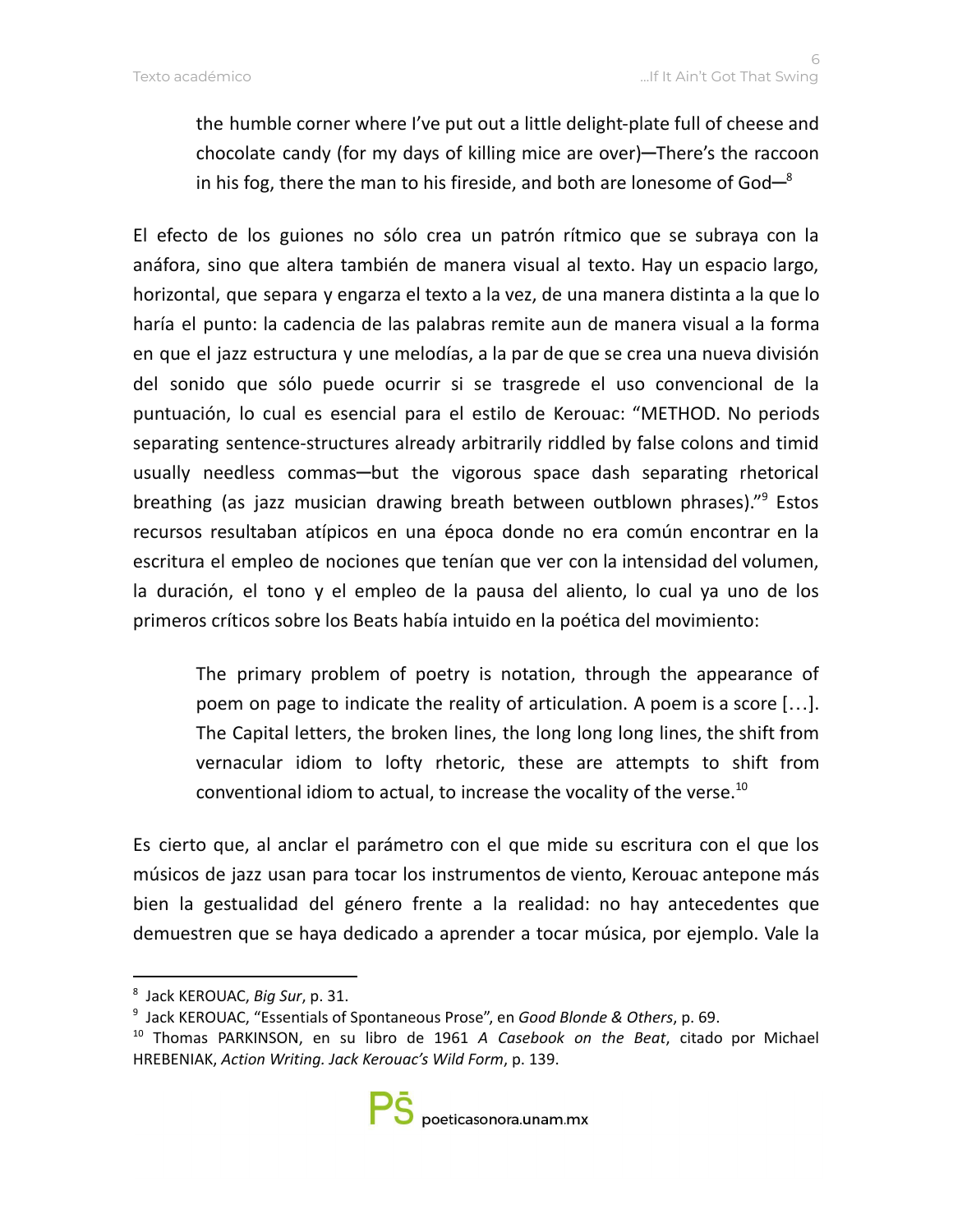pena aclarar que la mención que hace Kerouac del jazz, y en especial del *bebop*, tiene una carga semántica contextual muy clara; si bien ahora el jazz está vinculado a un ambiente sofisticado y elegante en su mayoría, por entonces la escena específica del *bop* más bien apelaba a la contracultura, a la rebeldía, a una escena de las minorías. Aún hay vestigios de ese sentido que tiene el jazz en la obra de Kerouac, aunque la balanza se inclina más a la parte estereotípica de la creación desbordada, improvisada y frenética, sin prestarle mucha atención a otros matices del contexto que han cambiado pero que en su concepción original eran importantes. A pesar de esto, la comparación establecida por el autor entre su manera de escribir y la ejecución de un jazzista se cimienta ante todo si se toma en cuenta que el jazz desde sus inicios tiene una base sólida en la oralidad, lo cual se aprecia en elementos característicos del género como el *call-and-response* y el *scat*. 11

Parte de esta cualidad vocal del jazz está presente en *On the Road*, donde Kerouac hace referencia a un músico cuyo uso del lenguaje es peculiar:

Then he gets up and and takes the Mike and says, very slowly, "Great-orooni… fine-ovauti… hello-orooni… bourbon-orooni… all-orooni… orooni… vauti… oroonirooni…" He keeps this up for fifteen minutes, his voice getting softer and softer and softer till you can't hear.<sup>12</sup>

Se trata de Slim Gaillard, quizá el vocalista dentro de la escena del *bebop* que en su momento llevó de mejor manera las características del género al contexto de la

<sup>12</sup> Jack KEROUAC, *On the Road*, p. 176.



<sup>&</sup>lt;sup>11</sup> En el jazz existe la presencia de un lenguaje creado a partir de una raíz afroameafricana cuyo eje primordial se basa en la oralidad y cuya característica más destacada es la repetición. En este sentido, el *call-and-response* le proporciona al género un dinamismo que radica en una interacción polifónica; en términos formales, en el jazz el músico emisor se vuelve receptor y viceversa, en un diálogo sostenido entre voces, aunque no exclusivo entre los músicos, sino que se extiende a la audiencia. Este elemento dialógico se encuentra también, por ejemplo, en el *gospel* donde el predicador declama una oración en la que llama a su congregación y los feligreses responden al unísono. Por su parte, el s*cat* es un estilo de canto en donde la voz, lejos de cumplir una función lingüística al no emplear palabras, se usa como un instrumento vocal cuyo potencial significativo resulta considerable a nivel emotivo. El jazz tiene una fuerte tradición basada en la locución vocal misma que nutre a la obra de Kerouac.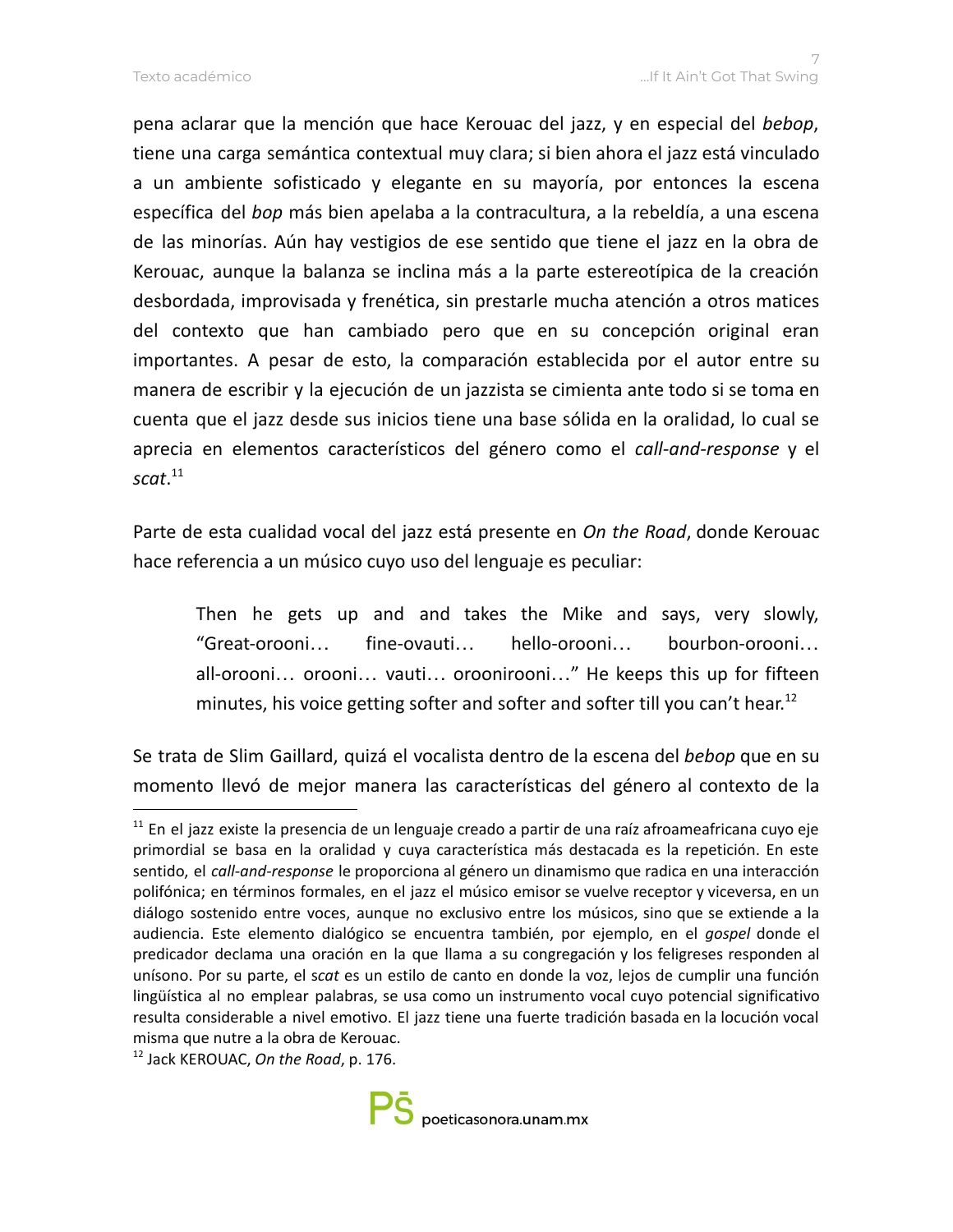palabra. Gaillard creó el "vout", un dialecto derivado del argot empleado por los hipsters de la época, que lo convirtió en un personaje reconocido dentro del ámbito del entretenimiento. En varias de sus canciones, Gaillard se apoya en diversos juegos de palabras cuyo efecto cómico no depende de lo que significan, sino de cómo suenan. En otro contexto, el actor W.C. Fields, también admirado por el literato, es reconocido por recursos lúdicos similares que su personaje siempre expresa con una voz característica por la manera en de arrastrar las palabras. Es importante considerar el influjo sonoro en la prosa de Kerouac a partir de estos personajes que entretenían con su voz. Los efectos cómicos que se producen en algunos fragmentos de su obra merecerían ser revisados más exhaustivamente, pero de entrada puede decirse que son eficaces gracias a la sonoridad que evoca su estilo, por ejemplo, en un pasaje de *Visions of Cody*, donde hay mención a los*Three Stooges*, otra serie cómica de la primera mitad del siglo pasado, en la que los personajes frecuentemente realizan payasadas entre sí al golpearse o cachetearse:

all the goofs he felt in him were justified in the outside world and he had nothing to reproach himself for, bonk, boing, crash, skittely boom, pow, slam, bang, noom, wham, blam, crack, frap, kerplunk, clatter clap, blap, fap, slapmap, splat, crunch, crowsh, bong, splat, splat, *BONG! 13*

Parece atinado que Kerouac haya elegido justo ese fragmento de la novela para cerrar *Readings on the Beat Generation*, puesto que ahí, en esa grabación de más de diecisiete minutos, se condensa no sólo el lado sonoro que la palabra escrita tiene en su prosa, sino también el tono humorístico que muchas veces se olvida dentro de su obra.

<sup>13</sup> Jack KEROUAC, *Visions of Cody*, p. 306.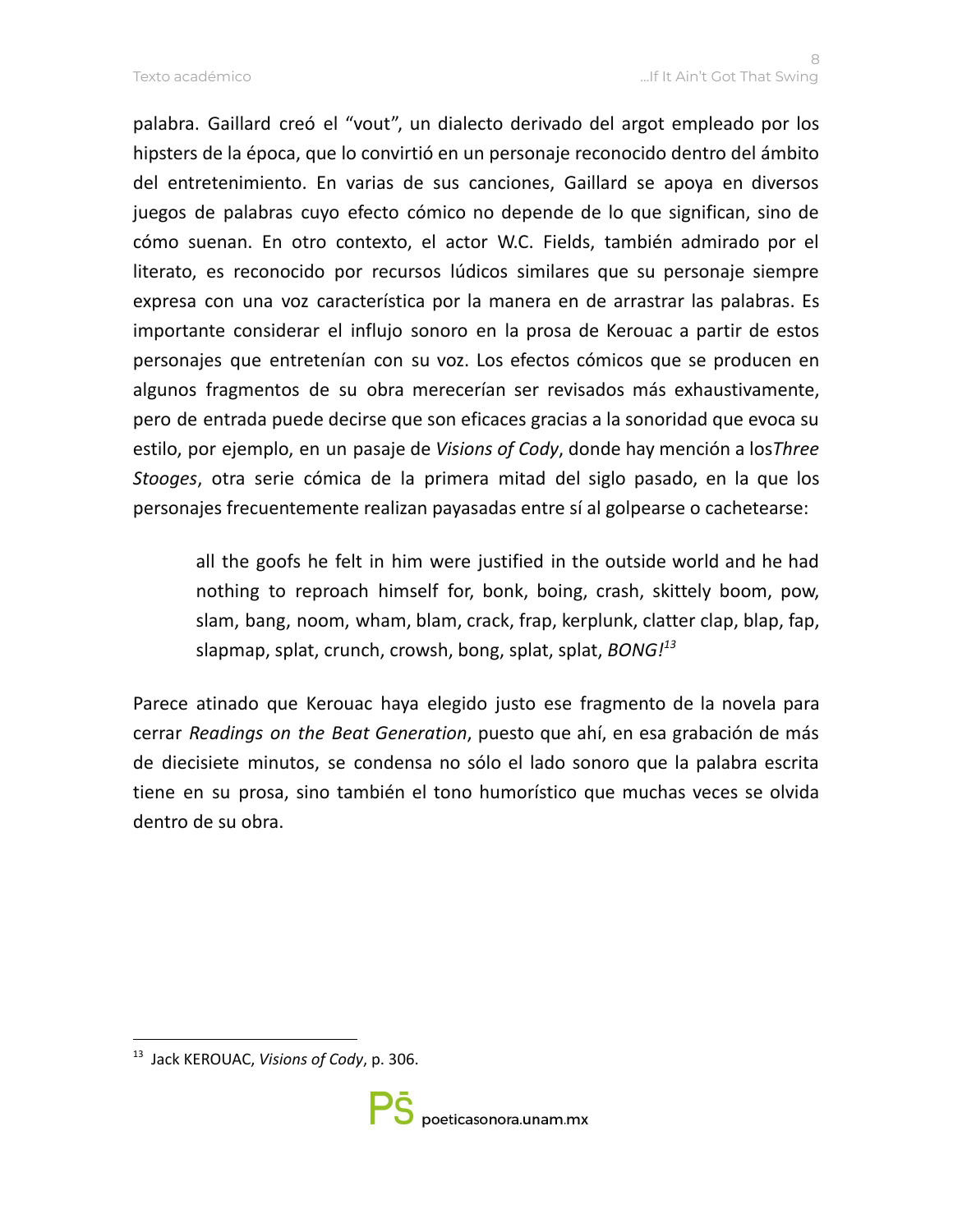

foto: John Cohen, 1959

Por fortuna, contamos con grabaciones profesionales y caseras de Kerouac en donde hay una clara evidencia del interés del escritor en la materialidad sonora de la palabra. En vida del autor fueron tres los álbumes lanzados al mercado con lecturas de algunos textos en su propia voz, aunque poco a poco han ido apareciendo más grabaciones, de tal modo que se puede inferir que la sonoridad del lenguaje es un aspecto que no debe perderse de vista a la hora de estudiar a un autor interesado en registrar su voz, tanto en la página como en la cinta.<sup>14</sup> Al hacer énfasis en la oralidad subyacente del jazz, Kerouac invoca un registro, una actitud, una escena que resignifica la manera en que escribe, si bien su prioridad es, ante todo, crear una voz que, como la de un buen solista u orador, no necesita cuestionarse puesto que va siempre en tiempo, lo cual decanta también en la seguridad de no necesitar hacer correcciones en lo escrito:

TIMING. Nothing is muddy that *runs in time* and no laws of *time* ─ Shakespearian stress of dramatic need to speak now in own unalterable

<sup>14</sup> La discografía principal de Kerouac comprende *Poetry for the Beat Generation* y *Blues and Haikus*, ambos de 1959, así como *Readings on the Beat Generation*, de 1960. En 1999, se editó *Reads on the Road*, con grabaciones inéditas. Counter Culture Chronicles, un sello holandés pequeño, sacó un tiraje limitado de otra grabación de Kerouac en 2014. Editado en casete, *The Northport Tapes* revela el uso cotidiano y lúdico que tenía el escritor con su grabadora para registrar su voz ya sea cantando o divagando, pero siempre con un registro coherente con lo que se lee en sus páginas. La tendencia muestra que quizá poco a poco irán saliendo a la luz pública más grabaciones.